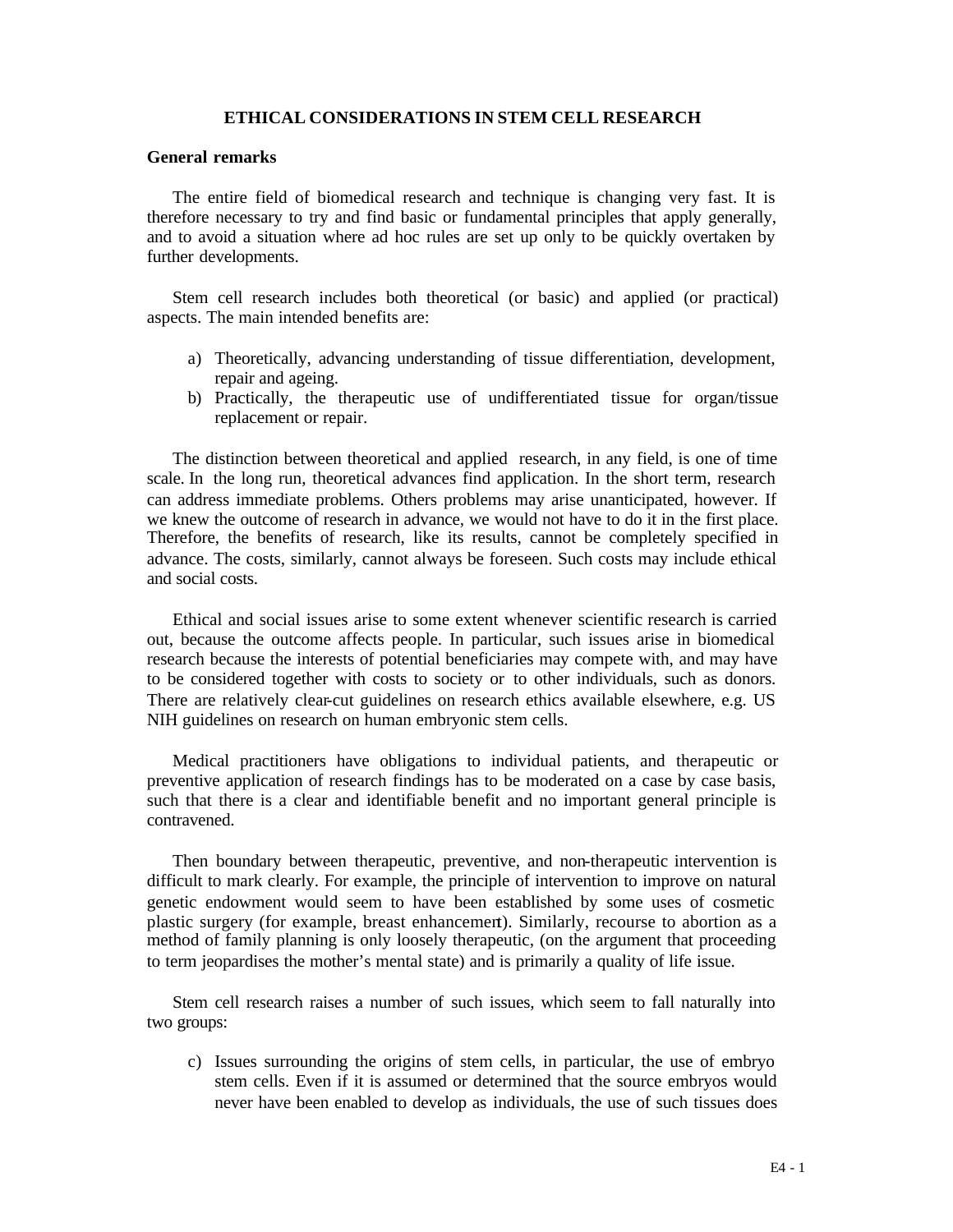raise assumptions about the status of embryos which have to be addressed. Similarly any claim that no further recourse to embryos is needed does not remove the obligation to address the issues, since the need may still recur. In any event moral principles have retrospective application, though the passage of time may blunt their urgency in particular cases.

d) Issues relating to the use of stem cell tissue. In general the issues are similar to those relating to organ donation and focus on the need for appropriate regulation.

Stem cell research also prompts consideration of the potential non-therapeutic use of biomedical techniques, which might also include cloning, genetic modification, and artificial fertilization. These techniques allow the power to intervene actively in the physical creation, maintenance, alteration or repair of humans. In so doing they call into question many of the conventional assumptions about the propriety of interfering with the creation or modification of people. They may also be seen as threatening the conventional structure of families.

It should be noted that these ethical issues do not hinge upon a distinction between what is natural and what is not. There is no necessary convergence between what is natural and what is best, though there may be (for example, in recommending mothers to breast feed). In its entirety, medical science is concerned with interventions, whether preventive, therapeutic, surgical, emergency, or aimed at improvin g quality of life and recommending healthy lifestyle choices. In this sense, it is never natural, though it is ultimately based on the scientific study of natural biological phenomena.

The issues raised in 7 and 8 above are considered in more detail in the following sections.

## **The origins of stem cells and the use of embryos**

Stem cells may come from the sacrifice of embryos, or from adults in the form of umbilical cord or bone marrow tissue donations. There is some difference of opinion as to the merits and potential of stem cell lines from these respective sources, and the extent of likely future requirements for embryos. Balance of opinion appears to be that embryo stem cells have greater potence and potential for therapeutic use than adult cells. However, the ethical issues need to be considered anyway.

As regards adult sources of stem cells the sourcing is not very controversial and is considered under the issue of regulation.

Acceptability of the use of human embryo tissue for stem cell supply is more controversial. Such use raises ethical issues centred on the question of whether or not human embryos can be regarded as disposable for benevolent purposes. An embryo used for the sake of its stem cell tissue is not able to develop to term, and a potential human being is denied existence. Regularising the use of embryos in this way in effect devalues their future human potential in favour of their immediate value as a source of tissue. This is not necessarily an unjustifiable priority, since no realistic possibility of development may ever have existed, but it certainly needs to be examined. The extent to which an embryo should be regarded as having a right to life is disputed and raises strong views, even though an embryo is by definition not a foetus.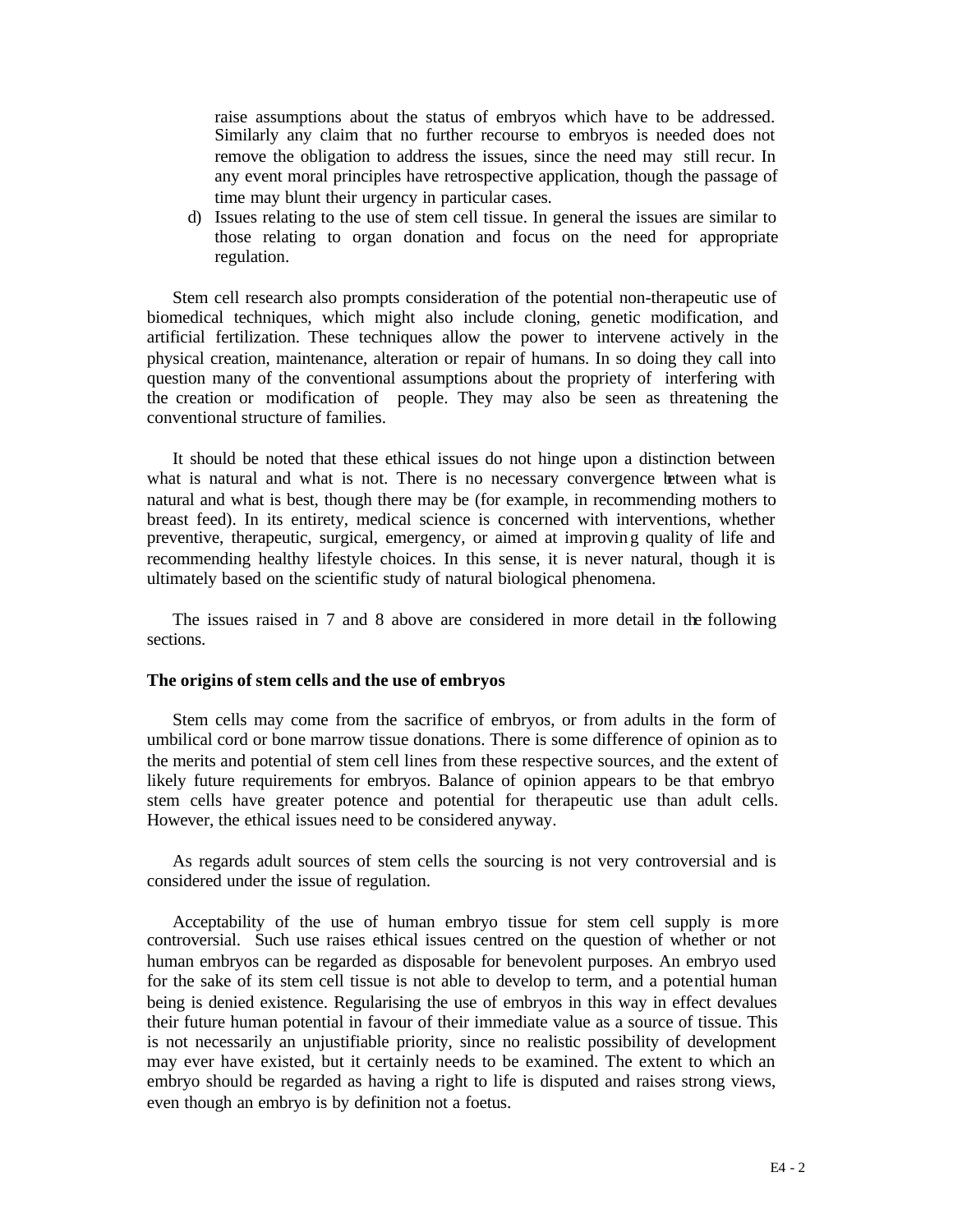Reasons for suggesting that it is acceptable or actually morally desirable to use embryo tissue hinge on arguments that propose that the embryo (as distinct from the foetus), is not entitled to full human status, plus arguments to the effect that the embryos which may be used in stem cell research would never in any event have developed as people. Specifically it can be argued that :

- e) An embryo is only a potential foetus. It has undifferentiated tissues and its form and stage of development are not yet recognisably human. It has no differentiated nervous tissue and so cannot feel pain.
- f) A potential foetus and an actual human should not stand in a relation of equality where human rights are concerned. The needs of adult humans or children deserve more consideration than the needs of embryos, where there is a conflict. This is because adults or children carry an investment of experience (realised potential) and are self-aware.
- g) By extension of (b) it could paradoxically diminish respect for human life to extend the rights and privileges of an adult human to an insentient embryo and treat them as equivalent. It could be seen as implying that awareness and sentience entail no corresponding consideration.
- h) Embryos available as a source of stem cells are in practice those that would in any event not have been allowed to develop to term, having been engendered for other purposes such as fertility treatments.
- i) It is morally objectionable to deny people the benefits of embryo stem cells if (a) to (d) above are accepted. There is ample precedent for sacrificing foetuses in abortions, so an embryo, which is the precursor to a foetus, cannot rationally enjoy a more privileged position if the benefits are deemed as great or greater.
- j) The requirement for further embryos may be very modest.
- k) Creation of embryos specifically for stem cell tissue might be deemed justifiable under (a) to (c) above, but practically speaking it is preferable to outlaw this practice on the utilitarian grounds that the less respect for human life is apparently called in question in the use of embryo stem cells, the better. Moreover, there are objections to reproductive cloning of embryos (see below). It might be useful occasionally to create an embryo for therapeutic cloning, i.e. as a source of stem ce lls genetically identical to the anticipated host. However, to eliminate the danger of facilitating an illegitimate reproductive cloning attempt, it might be wiser to simply outlaw all cloning.

 However, the arguments set out above will not satisfy those who maintain that from the moment of conception an embryo is a human being and should be treated accordingly. Arguments for according full human status for embryos can be summarised as follows:

- l) It diminishes respect for human life not to treat embryos as de facto humans, the arguments above notwithstanding.
- m) By extension of (a), once a decision is made to deny human status in principle to embryos, a precedent will have been set which may extended to other categories of human beings such as the profoundly disabled or the elderly infirm.
- n) Using embryo tissues conflicts with some religious convictions.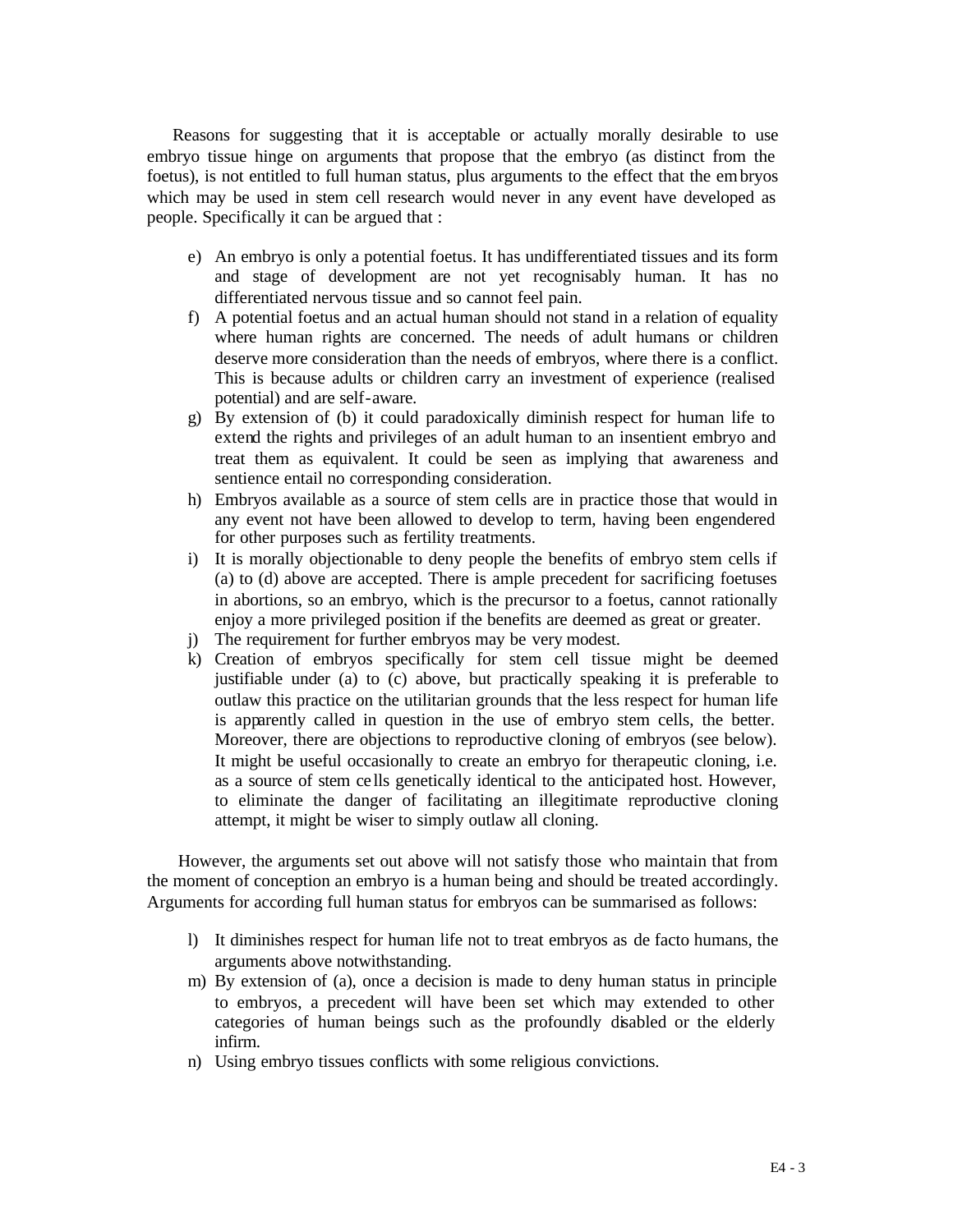This particular issue is not one that is likely to be rationally resolved to the satisfaction of all parties, because the commitments to positions are often driven by moral or religious conviction. However, the following considerations seem salient from the point of view of developing a policy:

- o) Singapore is a secular state, and in the interests of religious tolerance and social harmony specific religious convictions cannot be the basis for determining policy. However, no-one should be compelled to act contrary to their religious or moral convictions. Therefore, if an embryo is to be used in stem cell research, it cannot be in contradiction to an expressed religious or conscientious objection by persons in loco parentis, if any.
- p) Similarly, no person should be compelled to destroy or help destroy an embryo in contradiction to religious conviction.
- q) There is already established legal and medical precedent in Singapore that a foetus does not in all circumstances enjoy the rights of a post-partum child.
- r) The line between an embryo and a foetus is not arbitrary.
- s) The argument that respect for the disabled or elderly infirm will be undermined by regarding embryos as expendable in some circumstances might be mitigated by recognition that a potential benefit of stem cell research is the means to assist these very groups. It is arguable that respect for life actually benefits from the appropriate and controlled use of embryo stem cells.
- t) Sources that rely on the principle of voluntary donation by informed consent of adult donors are preferable to sources that rely on termination of embryo potential, all else equal.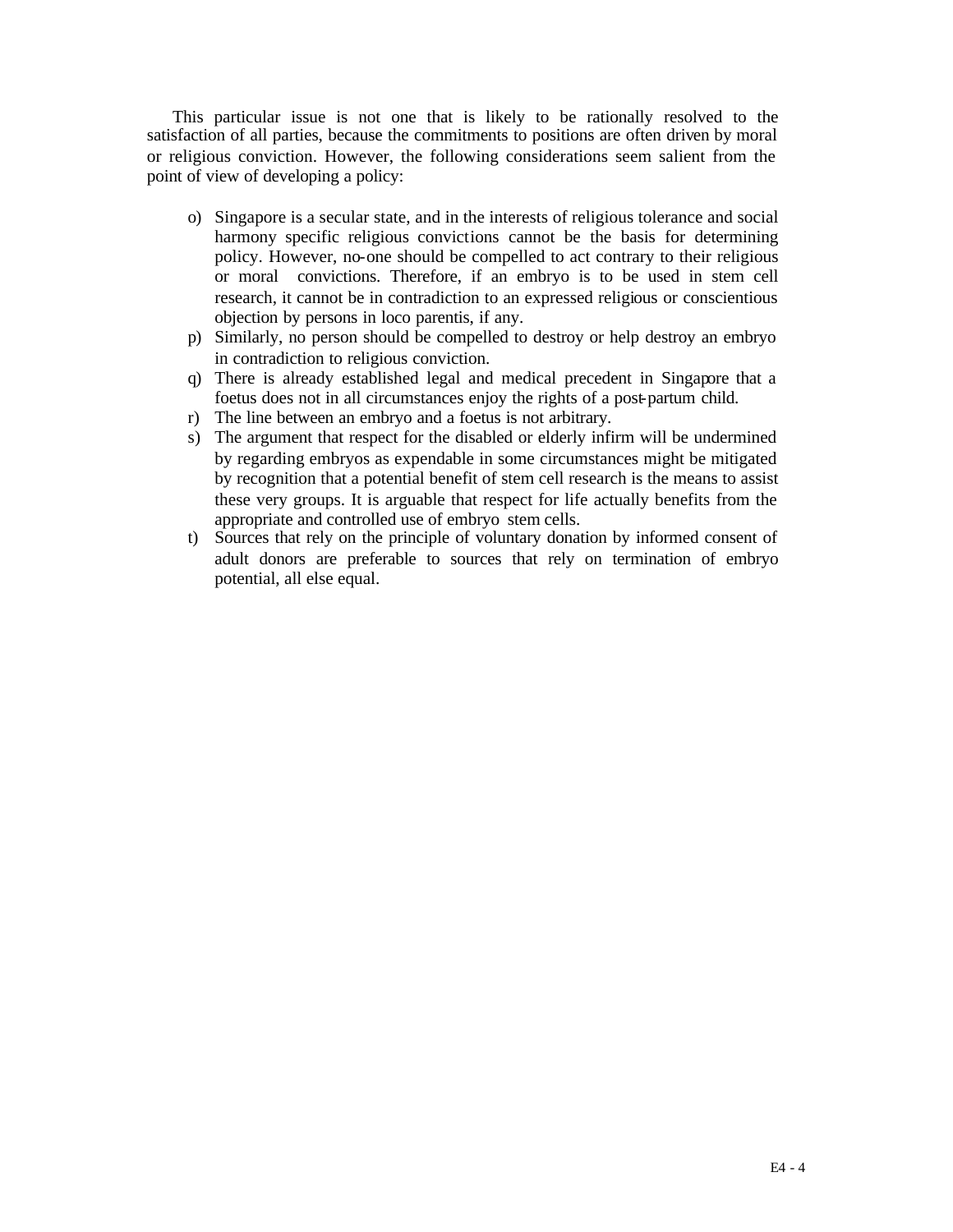Two fallacious arguments may be mentioned:

- u) Many embryos spontaneously abort anyway, so it is acceptable to utilise embryos in research. The fact that something is frequent does not mean it is acceptable; moreover, spontaneous abortions may reflect biological unviability of particular embryos, and cannot be a ground for asserting the general expendability of embryos.
- v) Destroying an embryo might be destroying a potential genius. This argument is sometimes produced in debates over abortion, but it is fallacious on two grounds. It is selective (it overlooks the fact that one might as easily be destroying a potential retardate), and it is inequitable (implicitly asserts a greater moral right to life of a particular class of people, viz., potential geniuses).

The importance of respect for human life is not in questio n, but it is best expressed by regulating, not prohibiting, the use of embryos.

#### **Issues relating to the use of stem cell tissue.**

Normally the keeping or disposal of human organs or tissue is treated with respect or even reverence, because it is a part of some individual person, or even a complete person, and because it is normally evidence of death. The exception is when organs or tissues are donated. A stock of stem cell tissue has somewhat the character of a stock of blood in a blood bank. Taken together, developments in transplant technology and stem cell research might be held to undermine the idea that there is anything special about human tissue per se. Rather, it supports thee view that tissue is quite separate from the individuals whom it comprises. This argument is developed in 20-23 below.

Over time, the constituent cells of the body, other than neurons, replace themselves. Even neurons, however, grow and alter their synaptic connections. These facts make it impossible to reduce an individual's identity to a collection of tissues, because these tissues change over time though the person they instantiate does not. People are therefore defined by the integrated action of their tissues.

If the function of a tissue is maintained, its physical embodiment can change without prejudice to the integrity of the person as a whole. Some, in defining a person, would wish to argue an additional immaterial but essential constituent such as a soul or a mind. Others of a more materialist persuasion might feel that we have no need for recourse beyond the fully functioning brain to account for individuality. In either case, however, there would be wide agreement that integrated functioning is important for a coherent person to exist, i.e. that it is the nature of the system as a whole and not merely its parts that is important. This reflects a shift from structure to function as the defining mark of a person.

If this is granted, it follows that tissue derived from stem cells can be used to repair or construct body organs, as can artificial materials, without any ethical complications arising from an unnecessary sense of residual ownership. For example, if animal tissues, say, or artificial hearts, or synthetic blood, functioned equivalently to the corresponding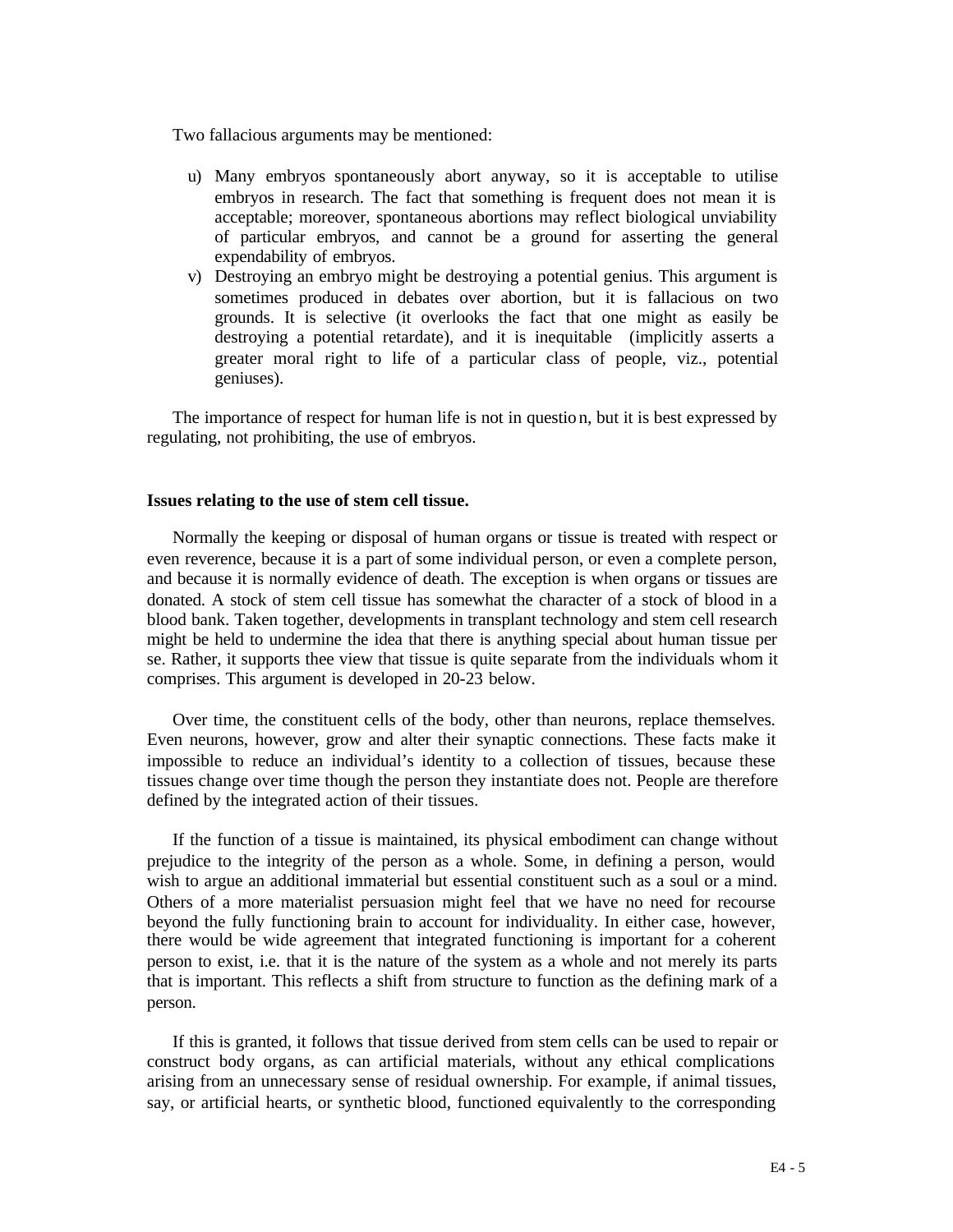natural human article, they could be used in therapeutic ways without incurring any ethical dilemmas. Tissues are just tissues.

Clearly some implications of this dissociation of tissues from people as individuals could offend taste or religious belief. For example, many people might find the idea of animal tissues or organ transplants distasteful, or in some cases prohibited by their religions, but taste and prohibitions are not ethical issues. Treatment is voluntary and noone need undergo a procedure they find unacceptable. Tissue donation and organ transplants have been generally recognised as acceptable. The exceptions tend to be belief systems generally hostile to medical or surgical interventions, preferring in principle other forms of therapeutic inte rvention, or none. No-one, however, is compelled to accept medical or surgical interventions, and debate tends to arise only over in the case of minors, where the beliefs of parents or guardians can conflict with the rights of minors as recognised in law.

A further implication is that an individual does not retain ownership of tissue once donated, nor do they have any unique claim on the benefits of research. This does not preclude arrangements analogous to autologous blood donations in any situation in which stem cells could appropriately be maintained for the benefit of the donating individual.

Examples of acceptable donations and their ethical justification include:

- w) Blood donation: immediate saving of life, minimal risk to donor.
- x) Bone marrow transplants: long term saving of life or delaying death. Slight operative risk to donor.
- y) Kidney donation: long term saving of life, sparing the expense and inconvenience of dialysis; some operative risk to donor and recipient, and long term loss of reserve function in donor, who has to rely on a single remaining kidney.
- z) Organs donated upon death of the donor: long term saving of life at no cost to the donor; some potential pain or distress to relatives in the process of securing permission where required (i.e. other than under prearranged donation schemes), or where relatives may object to donation for their own reasons irrespective of the donor's wishes.

The ethical principles that apply in cases like this can be summarised as follows:

- aa) Donor choice. People are free to donate tissue or organs. However, as there may be a risk to the donor, this choice should be one made freely. For this reason donations are not acceptable where there is a conflict of interest such that a donor might feel impelled to donate despite a health disadvantage. Examples arise when tissue or organs are sold, or donated for a consideration. Only autologous or unpaid anonymous donations avoid this problem.
- bb) Donor information. It is necessary that donors be clear, and if necessary reassured, as to the scope and limitations of use of donated tissue, including their agreement to relinquish rights over the tissue and the research or treatments that use it, which have to be determined by research and clinical criteria.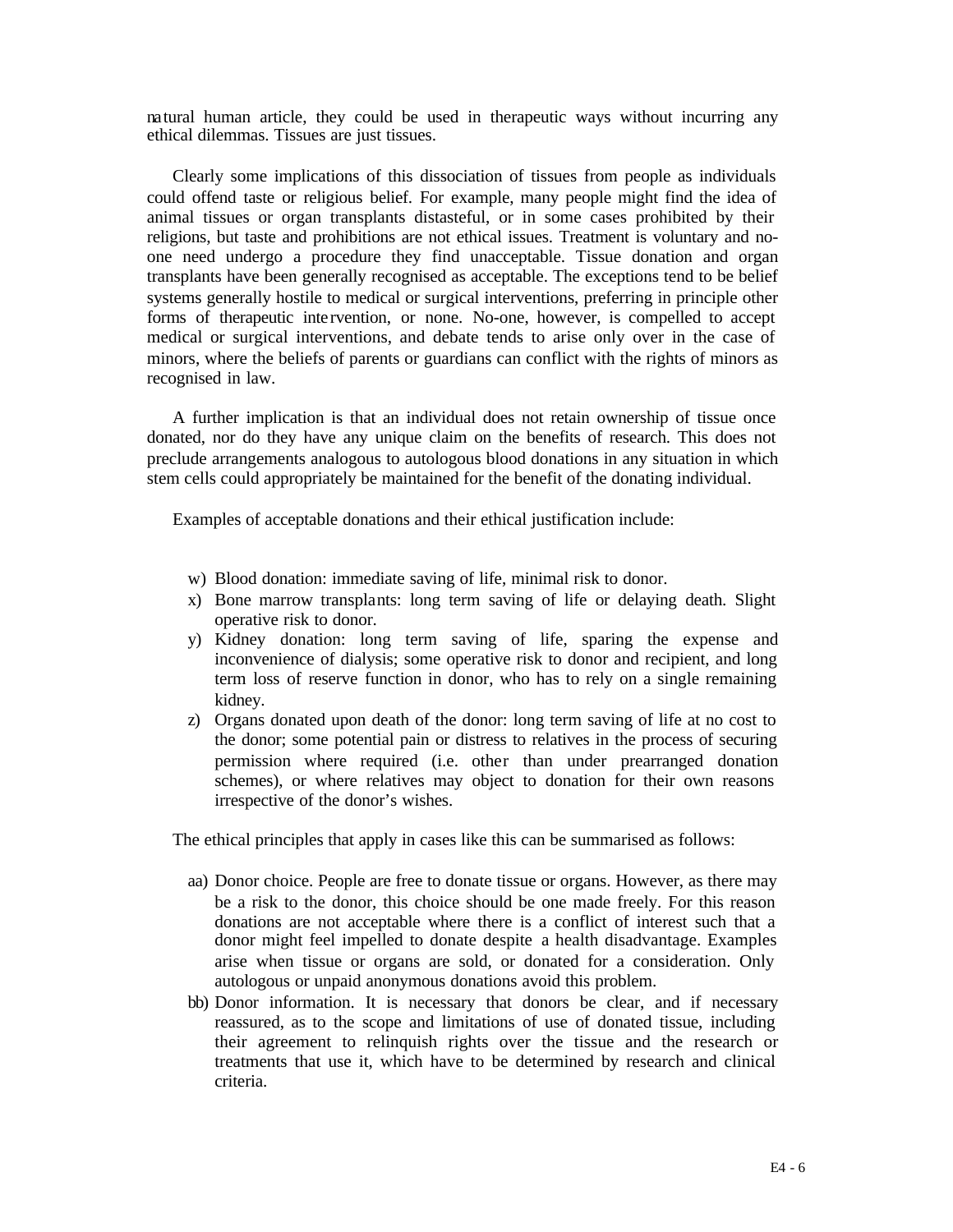cc) Donor competence. When the donor is incompetent, being dead, or not of sound mind, decisions have to be made by proxy. The default is that donation does not occur unless the law provides for an alternative default or other provisions have been made.

The donation of stem cell tissue by consenting informed adult donors, whether for research or therapeutic purposes, does not seem to raise additional ethical issues per se, over and above those inherent in donation generally. The risks are low, or non-existent.

In general, therefore, the issues of regulation appear very much capable of accommodation within the rules applicable to organs, and there need be no qualms about research with, or therapeutic use of, adult stem cell tissues.

#### **Non-therapeutic use of biomedical techniques**

Emerging biotechnologies, including stem cell research, offer the potential for proactive use of technology to actually design or improve humans, as opposed to therapeutic uses that correct defects, repair injuries, or cure diseases. This implies a great increase in the control that can be exerted over people and society. How then is this control to itself be regulated? This is the concern that lies behind the catchphrase 'playing God'. It may be noted that the concern is over the design. For example, we at present grant parents more or less unlimited rights to produce accidental children by unassisted natural reproductive processes.

To illustrate the problems raised by proactive genetic engineering consider the following hypothetical scenario. If we could in fac t freely specify the genotype - as affecting characteristics, personality, ability, physical form and gender of our infants what restrictions would we want to put upon that choice, and how administer them? If we take a time frame of, say, 20 years, it is by no means clear that this scenario is entirely hypothetical. However, it is instructive to try and imagine, given relatively unlimited power of design, the ways in which we might then see reasons to curb it.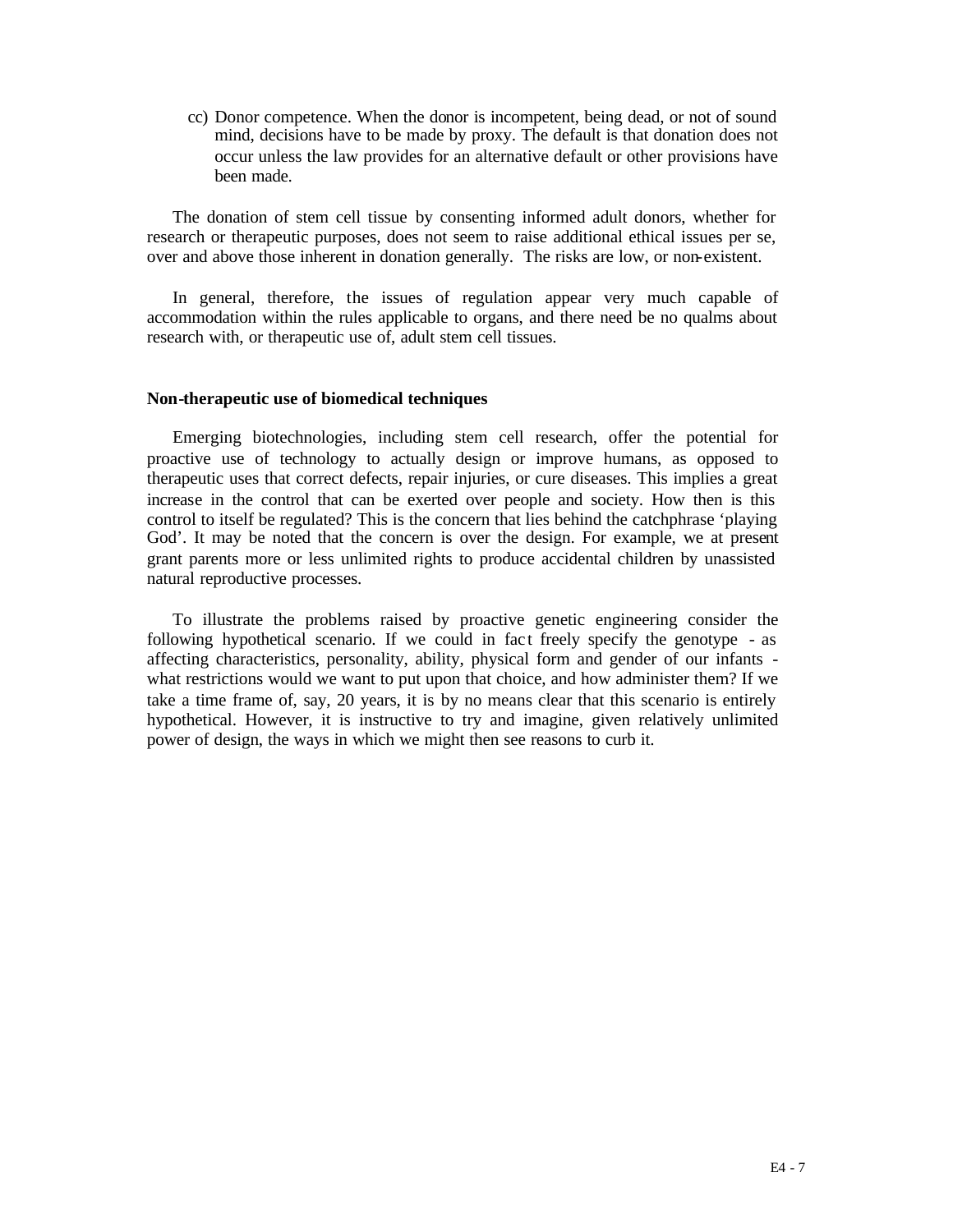For example:

- dd) Possibility of choice raises the possibility of losing it and substituting totalitarian control.
- ee) The interests of parents may conflict with each other, or their children, or state interests (e.g. gender choices under a one child policy).
- ff) Ignorance of pleiotropic genetic effects or interactions might subvert good intentions.
- gg) It undermines the notion of individual autonomy to (in effect) create designer children, because the designer (parent, doctor, etc.) carries the responsibility for the kind of person created.
- hh) The intentions of parties may not necessarily be benevolent.
- ii) Insofar as an argument from what is natural has any force, it has force in arguing for a conservative approach to engineered change, because human nature, being a product of evolutionary pressures, is an integrated whole. Piecemeal 'improvement' may prove undesirable in the long run in unforeseen ways.
- jj) Those who reject an evolutionary approach for religious reasons would however see engineered change as ethically objectionable or even blasphemous because it usurped the role of the creator.

Examples of potential active interventions designed to improve and design people might include

- kk) Selecting or creating foetuses with favourable genetic characteristics or of a desired gender (as against aborting or discarding those with unfavourable characteristics, actual genetic defects, or of undesired gender).
- ll) Attempting or planning to clone children (the nearest equivalent being the natural occurrence of monozygotic twins).
- mm) Delaying the implantation/birth of a twin to optimise child-rearing (for example, by spacing out children, or in order to gain the experience of difficulties facing the first twin which could then be anticipated in a second identical sibling).
- nn) Using stem cell tissue for organ improvement (as against therapeutic replacement or repair).

Such possibilities would be controversial precisely because they actively go beyond the therapeutic and remedial. As long as medical science was essentially remedial, it enjoyed an accepted ethical position embodied in the Hippocratic oath (cure your patients, do no harm, keep secrets). Once it became possible to go beyond therapy, other issues were raised. Even within therapeutic medicine and surgery there are of course many ethical issues, for example those surrounding consent with children or assisted death, but new ones are raised by new technologies which allow, in effect, a eugenic or design component.

In addition, human societies in general, and certainly in Singapore, take the family unit as core to society as we know it or wish it to be, and techniques that seem to affect or undermine the norm of the family are apt to be found objectionable. It is where families are concerned that the idea of a natural way of doing things has its greatest appeal. Much of the resistance to alternative family arrangements, such as same sex marriages or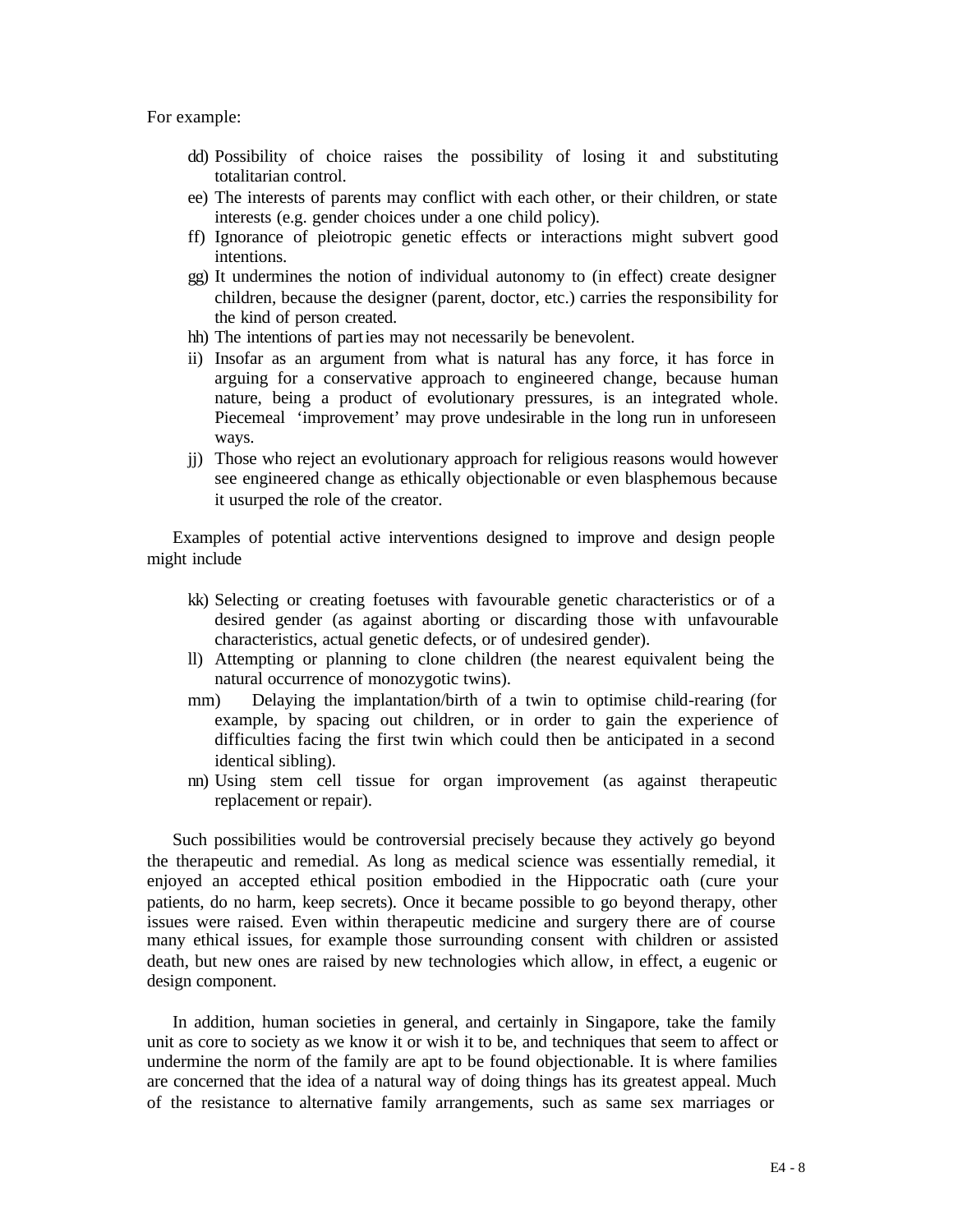voluntary single parenthood, extends also to biomedical techniques that extend the frontiers of what might be possible. Thus, questions arise if, for example, postmenopausal mothers seek to bear children, or parents seek to take action to replace a lost child with another of the same sex, or with a cloned offspring. In the normal way of things, parents have no say in determining the genotype of their offspring. A cloned or genetically modified individual, however, is beholden to his or her creators/modifiers for specific characteristics. This obligation is different from and somewhat beyond the normal family obligations of a natural child. In a very definite sense a designed child therefore less an autonomous or unique individual. The possibility of invidious comparisons also arises once the possibility of an element of 'design' is introduced.

This point needs elaboration. Once it becomes possible to create or modify individuals, the concern arises that those who are less favoured may feel more discriminated against or made to feel excluded more than they otherwise would, because of the implication that imperfection could have been avoided, and that someone is culpable. This is a known effect in certain conditions, such as dyslexia, schizophrenia and autism, where for many years parents were made to feel guilty and children inadequate, because it was believed, in some quarters, that these conditions were a result of inadequate instruction or parenting. The acceptance of dyslexia as having a neuropsychological basis removed this guilt; the idea of the 'schizophrenogenic mother' is not now widespread; and autistic children are no longer regarded as the product of aloof and detached parents. However, some of this guilt might be restored if it became possible to avoid dyslexia, or schizophrenia, or autism, by suitable genetic engineering or by choice of embryos. A similar argument extends by analogy to any mental or physical condition such as intelligence or looks, where an element of genetic modification is possible.

The general claim is therefore that the unpredictability of the individual genome is critical to preservation of individuality.

It would seem therefore, that considerations such as those under 30-35 above should lead to a reluctance to countenance proactive non-therapeutic interventions and eugenic trends generally.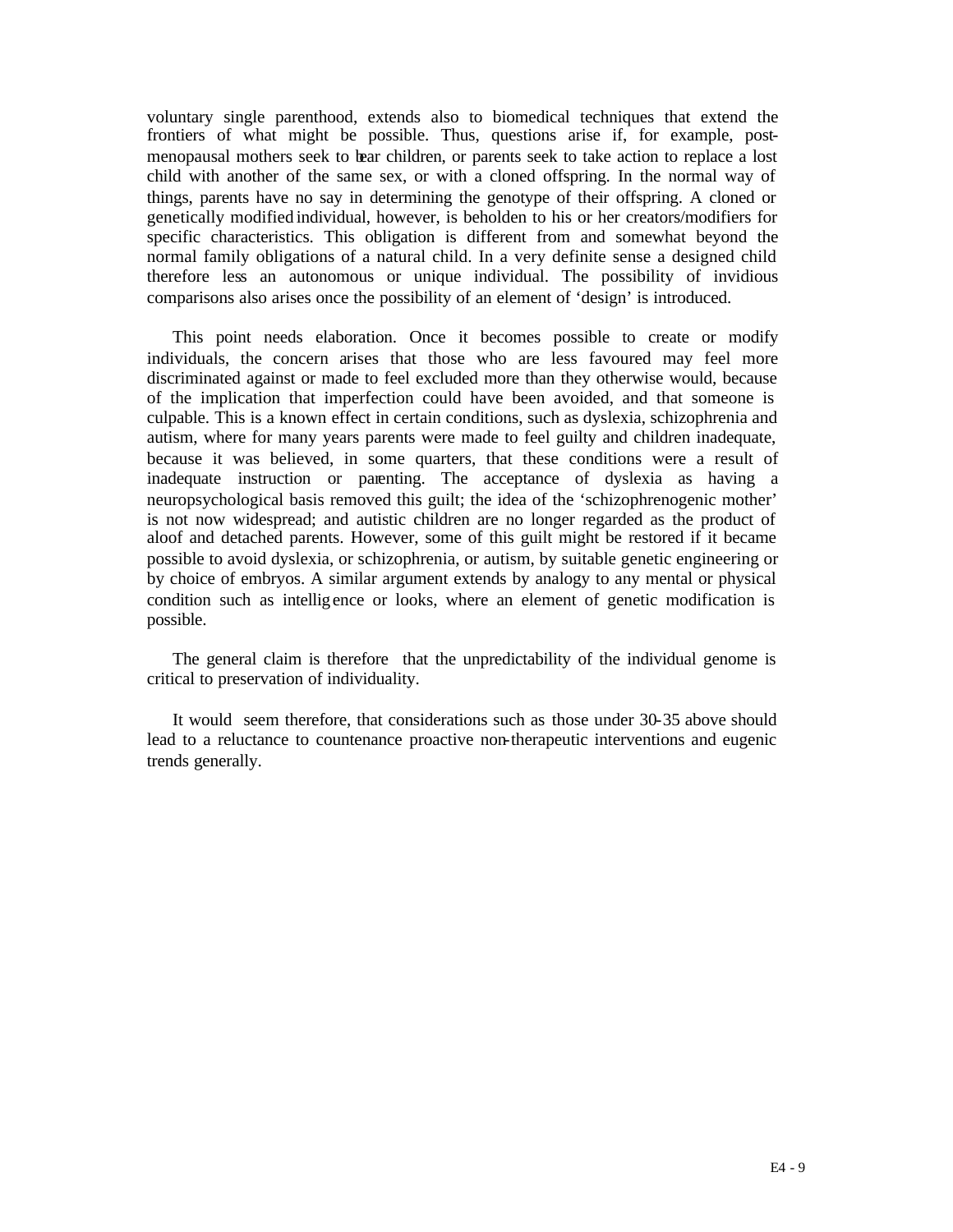## **Conclusion**

Given that stem cell research is likely to yield benefits for organ and tissue repair and replacement, the ethical issues it raises are those of supply and regulation. In the actual use of stem cell tissue in this way there is no general ethical objection. The issue of obtaining embryo stem cells is ethically resolvable.

When active non-therapeutic techniques are considered, including techniques using stem cells, a conservative position is recommended, since there are a number of reasons for caution, especially ignorance of the consequences and concerns as to the implications for individual integrity.

### **Issues raised by the Bioethics Advisory Committee**

BAC 1. The potential benefits do seem to justify stem cell research, because

- oo) There is obvious benefit in exploring ways in which tissues or organs might be repaired using non-differentiated tissue. The entire principle of using tissue in this way is a new one, and while it is too soon to know the limits of what will prove possible, there can be little doubt but that the possibilities ought to be pursued.
- pp) The benefits and outcomes of research cannot be fully specified in advance.

BAC 2. The merits of embryonic stem cells over other stem cells are debated, but there are grounds for arguing that they have the greatest pluripotency and are in general preferable to cells from other sources. The concerns over sacrificing embryos are not sufficient to outweigh this merit.

BAC 3. It is hard to argue for a restriction on stem cell research to areas with a high level of benefit. This is an issue of prioritisation in research, and priority in funding and support might be given to areas likely to show the greatest benefit. However, the uncertainty of the research enterprise is such that rather than restrict it, a policy of selective prioritisation might be more appropriate. There are no ethical reasons for an actual prohibition on research in advance. Individual research proposals will in any case need to be considered by ethics committees which will take into account both the details for the proposed procedures and its likely theoretical or practical benefit.

BAC 4. Clear guidelines exist elsewhere for informed consent, and should be adopted in Singapore also. In general, however, the donation of stem cells should not be linked to financial benefits or benefits in treatment.

BAC 5. A code of conduct analogous to those governing the management of donated organs or tissues generally will be needed.

BAC 6. It is argued that it is ethically acceptable to utilise embryos. It is probably neither necessary not desirable to create embryos for research or as a source of stem cells. It might be ethically justifiable to do so should the need exist, but in practice the need can apparently be met from embryos or foetuses incidental to other procedures such as abortion or fertility treatment, and there need be no ethical objection to their use for research. Specifically,